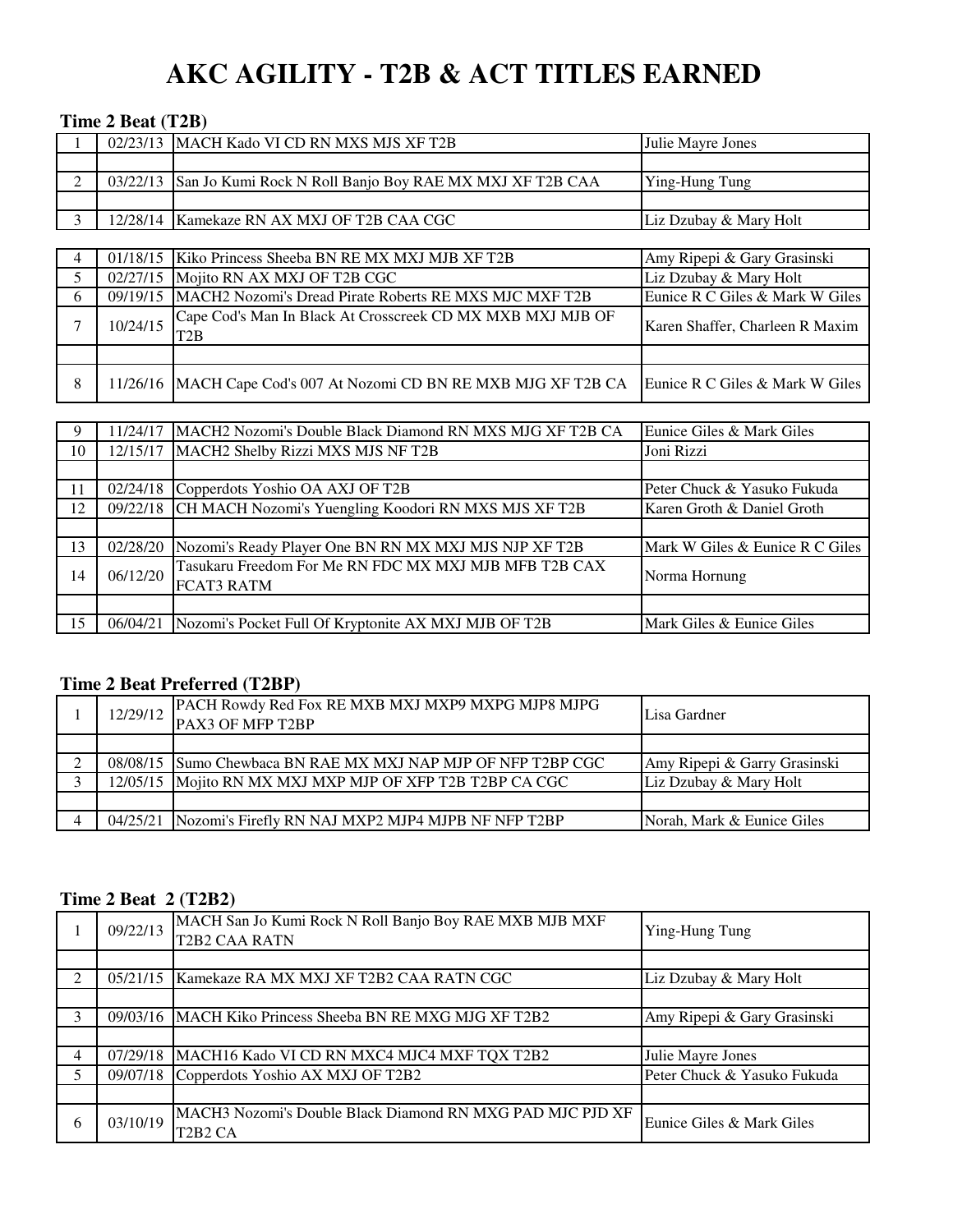## **Time 2 Beat Preferred 2 (T2BP2)**

| 08/31/14 | PACH2 Rowdy Red Fox RE MX MXB MXJ MXP15 MXPS2 MJP13<br>MJPB2 PAX5 OF MFP T2BP2 | Lisa Gardner           |
|----------|--------------------------------------------------------------------------------|------------------------|
|          |                                                                                |                        |
| 03/12/16 | Mojito RN MX MXJ MXP2 MXPB MJP3 MJPB OF XFP T2B T2BP2                          | Liz Dzubay & Mary Holt |

## **Time 2 Beat 3 (T2B3)**

|                | 10/04/15 | Kamekaze RA MX MXJ MJB XF T2B3 CAA RATN CGC                                                                                  | Liz Dzubay & Mary Holt      |
|----------------|----------|------------------------------------------------------------------------------------------------------------------------------|-----------------------------|
|                |          |                                                                                                                              |                             |
| $\mathfrak{D}$ | 06/03/17 | MACH2 Kiko Princess Sheeba BN RAE MXC MJC XF T2B3                                                                            | Amy Ripepi & Gary Grasinski |
|                |          |                                                                                                                              |                             |
| 3              | 12/09/18 | MACH18 Kado VI CD RN MXS5 MJS5 MFB TQX T2B3                                                                                  | Julie Mayre Jones           |
|                |          |                                                                                                                              |                             |
| 4              | 01/06/19 | Copperdots Yoshio MX MXJ MJB OF T2B3                                                                                         | Peter Chuck & Yasuko Fukuda |
|                |          |                                                                                                                              |                             |
| 5              | 11/08/20 | MACH5 San Jo Kumi Rock N Roll Banjo Boy CD BN RAE MXG2<br>MJS2 MFB TQX T2B3 CAA SWN SCA SIA SEA THD RATCHX CGC<br><b>TKA</b> | Ying-Hung Tung              |
|                |          |                                                                                                                              |                             |
| 6              | 11/26/21 | MACH5 Nozomi's Double Black Diamond RN MXC PAD MJS2 PJD<br>MXF TQX T2B3 CA                                                   | Eunice Giles & Mark Giles   |

#### **Time 2 Beat Preferred 3 (T2BP3)**

| 08/31/14 | PACH2 Rowdy Red Fox RE MX MXB MXJ MXP15 MXPS2 MJP13<br>MJPB2 PAX5 OF MFP T2BP2 | Lisa Gardner           |
|----------|--------------------------------------------------------------------------------|------------------------|
|          |                                                                                |                        |
| 05/21/16 | PACH Mojito RN MX MXJ MXP3 MXPB MJP4 MJPB PAX OF MFP<br>T2B T2BP3 CA CGC       | Liz Dzubay & Mary Holt |

## **Time 2 Beat 4 (T2B4)**

|  | 12/27/15 Kamekaze RA MX MXJ MJB MXF T2B4 CAA RATN CGC        | Liz Dzubay & Mary Holt      |
|--|--------------------------------------------------------------|-----------------------------|
|  |                                                              |                             |
|  | 06/30/18 MACH3 Kiko Princess Sheeba BN RAE MXS2 MJS2 XF T2B4 | Amy Ripepi & Gary Grasinski |
|  |                                                              |                             |
|  | 03/10/19 Copperdots Yoshio MX MXB MXJ MJS OF T2B4            | Peter Chuck & Yasuko Fukuda |
|  | 05/27/19 MACH20 Kado VI CD RN MXG5 MJC5 MFS TQX T2B4         | Julie Mayre Jones           |

## **Time 2 Beat Preferred 4 (T2BP4)**

|  | 08/07/16 | <b>PACH Mojito RN MX MXJ MXP4 MXPB MJP5 MJPS PAX OF MFP</b> | Liz Dzubay & Mary Holt |
|--|----------|-------------------------------------------------------------|------------------------|
|  |          | T <sub>2</sub> B T <sub>2</sub> BP <sub>4</sub> CA CGC      |                        |

## **Time 2 Beat 5 (T2B5)**

| 03/03/16 | <b>IKamekaze RA MX MXB MXJ MJS MXF T2B5 CAA RATN CGC</b> | Liz Dzubay & Mary Holt           |
|----------|----------------------------------------------------------|----------------------------------|
|          |                                                          |                                  |
| 05/26/19 | MACH Copperdots Yoshio MXB MJS XF T2B5                   | · Chuck & Yasuko Fukuda<br>Peter |

## **Time 2 Beat Preferred 5 (T2BP5)**

|  | 10/02/16 | <b>IPACH Mojito RN MX MXJ MXP5 MXPS MJP7</b><br>' MJPS PAX OF MFPB | Liz<br>Holt    |
|--|----------|--------------------------------------------------------------------|----------------|
|  |          | T <sub>2</sub> BP <sub>5</sub><br>T2B<br>i CA CGC                  | ⊥Dzubav & Marv |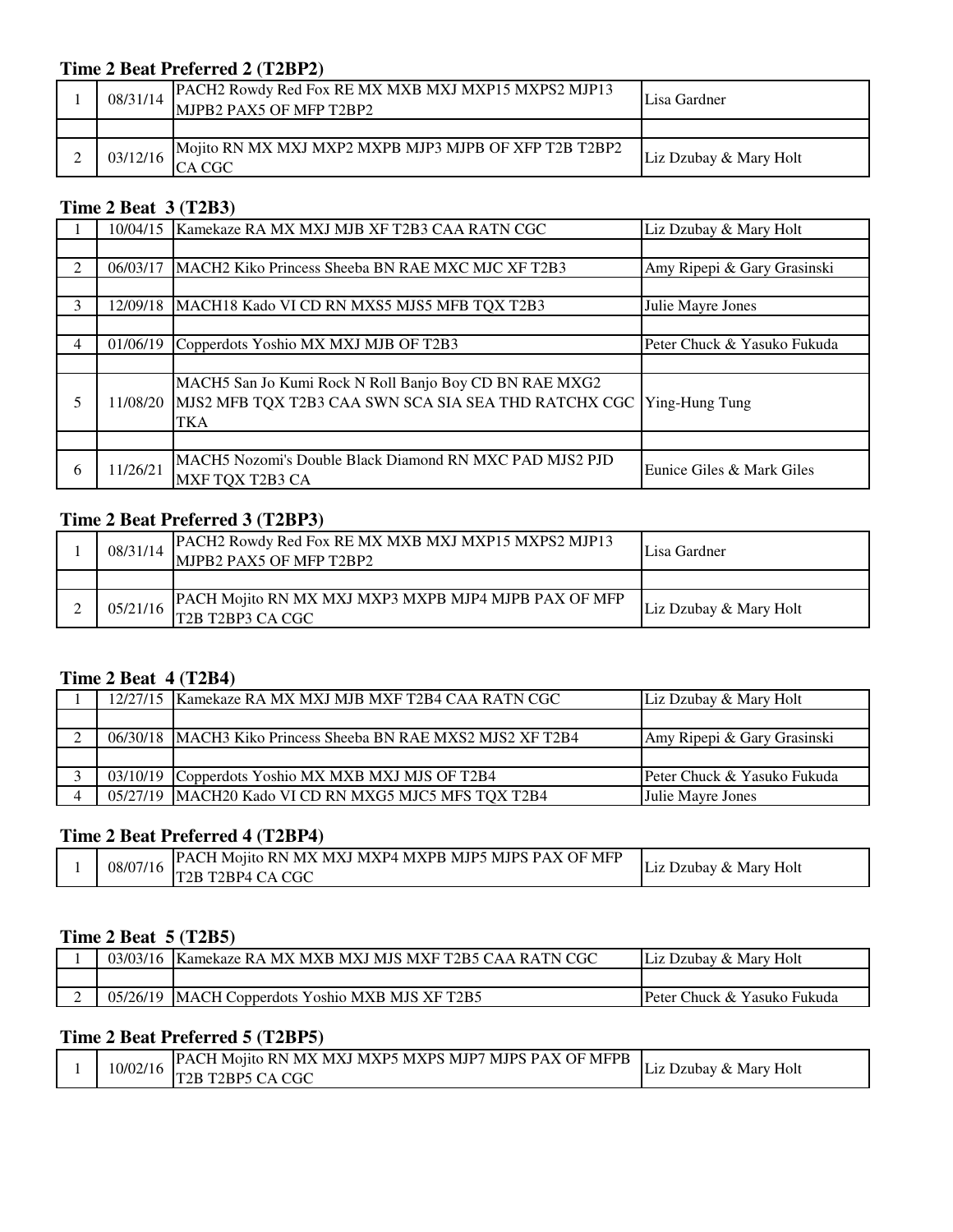#### **Time 2 Beat 6 (T2B6)**

|  |  | 05/22/16 Kamekaze RA MX MXB MXJ MJS MXF T2B6 CAA RATN CGC | Liz Dzubay & Mary Holt |  |  |  |
|--|--|-----------------------------------------------------------|------------------------|--|--|--|
|--|--|-----------------------------------------------------------|------------------------|--|--|--|

2 11/01/19 MACH Copperdots Yoshio MXS MJG MXF T2B6 Peter Chuck & Yasuko Fukuda

#### **Time 2 Beat Preferred 6 (T2BP6)**

|  | 1 7 / 1 1 | ? Mojito RN MX MXJ MXP7 MXPS MJP9 MJPG PAX2 OF<br>PACH <sub>2</sub> | : Dzubav & Marv Holt |
|--|-----------|---------------------------------------------------------------------|----------------------|
|  | 11/16     | IMFPB TOXP T2B T2BP6 CA CGC                                         | L1Z                  |

#### **Time 2 Beat 7 (T2B7)**

| 09/04/16 | [ Kamekaze RA MXB MJG MFB T2B7 CAA ]<br>IMACH | Holt<br>: Dzubav & Marv<br>L1Z |
|----------|-----------------------------------------------|--------------------------------|
|          |                                               |                                |
| 09/20/20 | Copperdots Yoshio MXS MJC MXF T2B7<br>MACH2   | Peter Chuck & Yasuko Fukuda    |

#### **Time 2 Beat Preferred 7 (T2BP7)**

|  | 09/22/17 | [PACH3 Mojito RN MX MXJ MXP11 MXPC MJP14 MJPB2 PAX4 OF | Dzubay & Mary Holt |
|--|----------|--------------------------------------------------------|--------------------|
|  |          | MFPB TOXP T2B T2BP7 CA CGC                             | L1Z.               |

#### **Time 2 Beat 8 (T2B8)**

| 1/19/16  | IMACH Kamekaze RA MXS MJG MFB T2B8 CAA RATN CGC   | Liz Dzubay & Mary Holt                  |
|----------|---------------------------------------------------|-----------------------------------------|
|          |                                                   |                                         |
| 05/02/21 | <b>IMACH3</b> Copperdots Yoshio MXG MJS2 MXF T2B8 | <b>IPeter Chuck &amp; Yasuko Fukuda</b> |

#### **Time 2 Beat Preferred 8 (T2BP8)**

|  | 07/29/18 | PAC<br>CH4 Mojito RN MX MXJ MXP14 MXPB2 PADP MJP17 | 7 MJPS2 | : Dzubav & Marv Holt |
|--|----------|----------------------------------------------------|---------|----------------------|
|  |          | <b>PIDP PAX5 OF MFPS TOXP T2B T2BP8 CA CGC TKN</b> |         | H .17.               |

#### **Time 2 Beat 9 (T2B9)**

| 10/07/17 | IMACH2 Kamekaze RA MXG MJB2 MFS TOX T2B9 CAA RATN CGC LLiz Dzubay & Mary Holt |                             |
|----------|-------------------------------------------------------------------------------|-----------------------------|
|          |                                                                               |                             |
|          | <b>IMACH4 Copperdots Yoshio MXC MJG2 MXF T2B9</b>                             | Peter Chuck & Yasuko Fukuda |

#### **Time 2 Beat Preferred 9 (T2BP9)**

|  |          | <b>AGCH PACH5 Mojito CD BN RN MX MXJ MXP19 MXPG2 PDSP</b> | Liz Dzubay & Mary Holt |
|--|----------|-----------------------------------------------------------|------------------------|
|  | 09/29/19 | MJP22 MJPB3 PJDP PAX7 OF MFPG TOXP T2B T2BP9 CA CGC       |                        |

#### **Time 2 Beat 10 (T2B10)**

|  | 12/14/18 | MACH3 Kamekaze RA MXB2 PAD MJG2 PJD MFG TOX T2B10 CAA, | Dzubay & Mary Holt<br>L17. |
|--|----------|--------------------------------------------------------|----------------------------|
|  |          | <b>\TN CGC TKN</b><br>IRA                              |                            |

#### **Time 2 Beat 11 (T2B11)**

|  | 10/20/19 | MACH4 Kamekaze BN RA MXS2 PDS MJC2 PJD MFC TQX T2B11 | : Dzubay & Mary Holt |
|--|----------|------------------------------------------------------|----------------------|
|  |          | . BCAT RATN CGC TKN<br>`AA                           |                      |